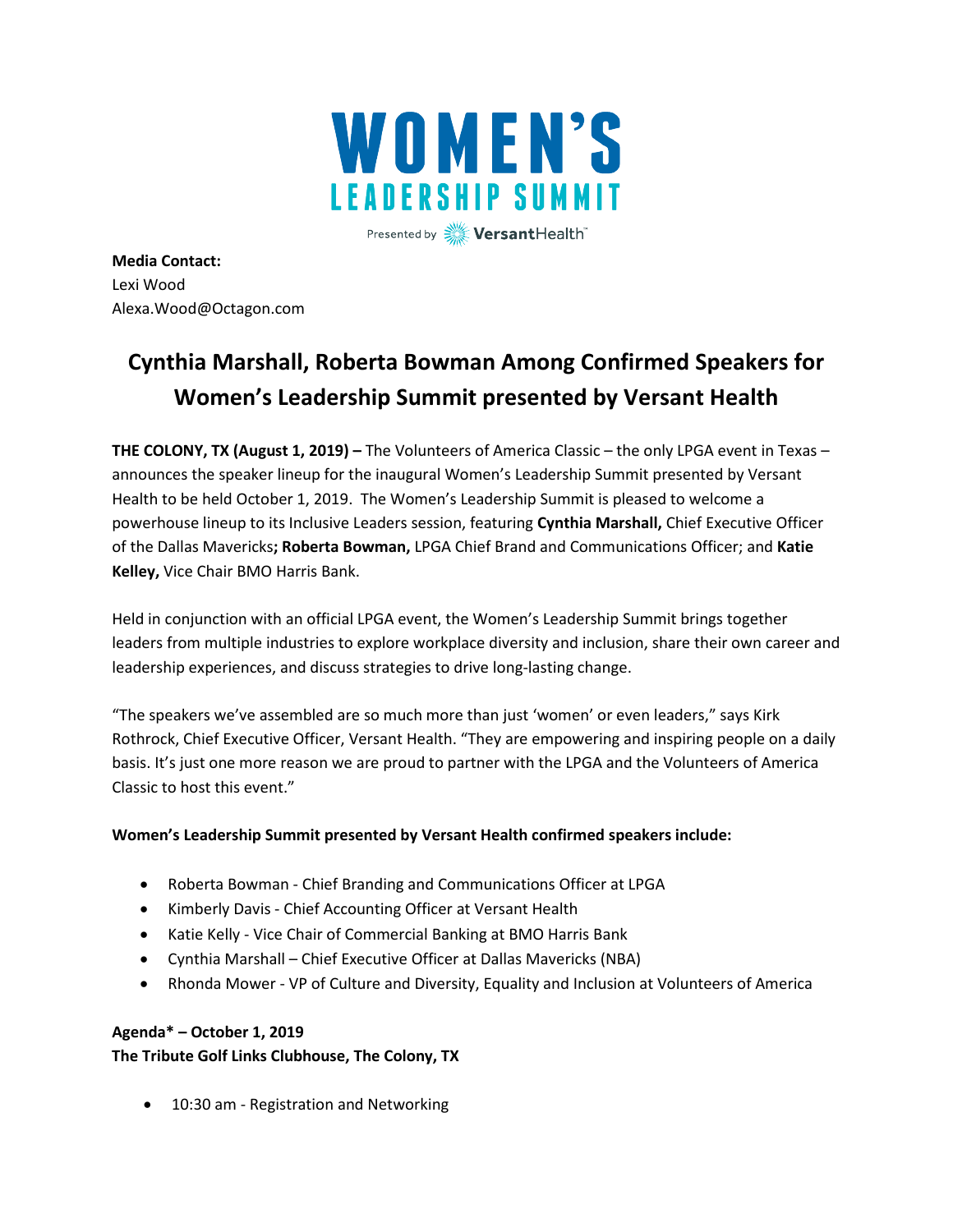- 11:00 am Programming Kickoff
- 11:15 am Fireside Chat: How Diversity & Inclusion Impacts Organizational Culture
- $\bullet$  12:00 pm Lunch
- 12:45 pm Inclusive Leaders Panel: Driving Positive Change for the Individual & the Organization
- 1:45 pm Closing Remarks
- 2:00 Golf activity with LPGA pros Emma Talley & Gerina Piller

Throughout the program, attendees will have an opportunity to network and grow their own professional networks. Registration for groups and individuals to attend the Women's Leadership Summit is currently open; visit [www.voclassic.com/wls](http://www.voclassic.com/wls) to purchase tickets. Follow the conversation [online](https://www.voa.org/volunteers-of-america-classic) and on social media using #VOAClassic and #VersantHealthWLS.

\*agenda and speakers subject to change

#### ###

## **About the Volunteers of America Classic**

The 2019 Volunteers of America Classic, formerly the Volunteers of America LPGA Texas Classic, will return to Old American Golf Club in The Colony, TX for the second consecutive year. The official LPGA Tournament will feature 144 of the world's best female golfers in a four-day stroke-play event vying for a \$1.3 million purse. In 2019, the tournament will embrace a new week, taking place September 30 through October 6, allowing for a stronger playing field and the opportunity to create new and unique programming for fans and the surrounding community. Be sure to follow alon[g online,](https://www.voa.org/volunteers-of-america-classic) and on [Instagram,](https://www.instagram.com/voaclassic/) [Facebook](https://www.facebook.com/VolunteersofAmericaClassic/) an[d Twitter](https://twitter.com/VOAClassic) for the latest Tournament news.

#### **About the LPGA**

The LPGA is the world's leading professional golf organization for women. Founded in 1950 and headquartered in Daytona Beach, Fla., the association celebrates a diverse and storied membership with more than 2,300 members representing more than 30 countries. With a vision to inspire, empower, educate and entertain by showcasing the very best of women's golf, LPGA Tour Professionals compete across the globe, while the Symetra Tour, the official development and qualifying tour of the LPGA, consistently produces a pipeline of talent ready for the world stage. Additionally, LPGA Teaching and Club Professionals directly impact the game through teaching, coaching and management.

The LPGA demonstrates its dedication to the development of the game through The LPGA Foundation. Since 1991, this charitable organization has been committed to empowering and supporting girls and women through developmental and humanitarian golf initiatives, such as LPGA\*USGA Girls Golf.

Follow the LPGA on its television home, Golf Channel, and [on the web.](http://www.lpga.com/) Join the social conversation on [Facebook,](http://www.facebook.com/lpga) [Twitter,](http://www.twitter.com/lpga) [YouTube,](http://www.youtube.com/lpgavideo) and on Instagram and Snapchat at @lpga\_tour.